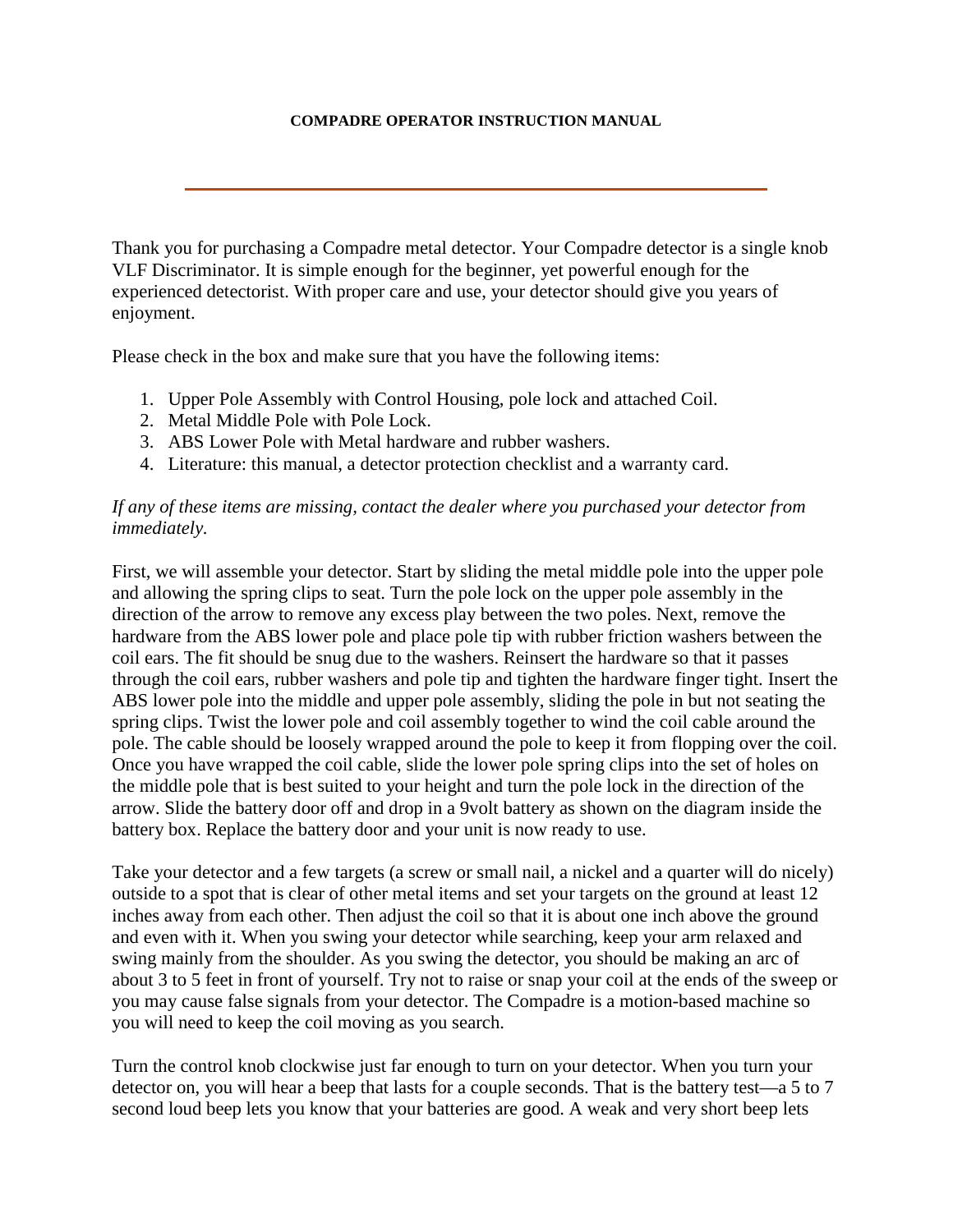you know that it is time to change your batteries. When the battery test is done, leave the knob in the lowest position. This is the All-Metal setting. Sweep your coil about 3 inches above the targets. You should get a positive target response from all of the targets. Try sweeping your coil at different heights above the targets to see what kind of different responses you get. You may also try setting some of the targets on edge to hear the different responses you will get as well.

Once you have practiced in the All-Metal Mode, try turning the knob to various discrimination levels. The knob is clearly marked for what will be tuned out. Please remember that everything below your discrimination setting will be tuned out as well. For example: if you tune out pulltabs, you will lose nickels, foil and iron. Take some time to practice with the discrimination settings. You may notice that targets less than one inch away from the coil may sound off even though they have been tuned out. If this occurs, lift the coil an inch or two and the detector should stop responding to the target.

When you find a target, the next step will be to pinpoint it. Pinpointing is a process of narrowing your search pattern so you can dig up your target making as little of a hole as possible. You can practice by using the targets that you already have. Pick one of the targets and swing the coil over it and notice where the beeps are occurring. Shorten and slow your swing until you are only swinging the coil a few inches and note where the beeps are happening. Next, you will want to get a 90° reading on your target. This can be accomplished be either turning your body to the right or left and swinging the coil over the target or by simply pushing the coil forwards and back over the target. Whatever methods you use, bring the swings down to only a couple of inches and note where the beeps are. They should overlap the previous beeps and give you the best spot to dig. You may want to bury various targets and create a test patch. This will help you practice your detecting skills.

Congratulations, you have just learned how to operate your new Compadre metal detector, but experience is the best teacher. I would recommend that you get out and practice what you have learned as much as possible. Any time spent using your detector will give you valuable experience.

## **WARRANTY SERVICE**

Your Tesoro metal detector is covered by a Limited Lifetime Warranty, the terms of which are listed below. If your metal detector should require service, you may return it to the Tesoro factory at the address below.

## **LIMITED LIFETIME WARRANTY**

This warranty gives you specific legal rights, and you may have other rights which vary from state to state.

This instrument is warranted to be free of defects in material and workmanship as long as it is owned by the original consumer purchaser. This warranty is not transferable and is valid only if the warranty registration card has been completed and mailed within 10 days of purchase.